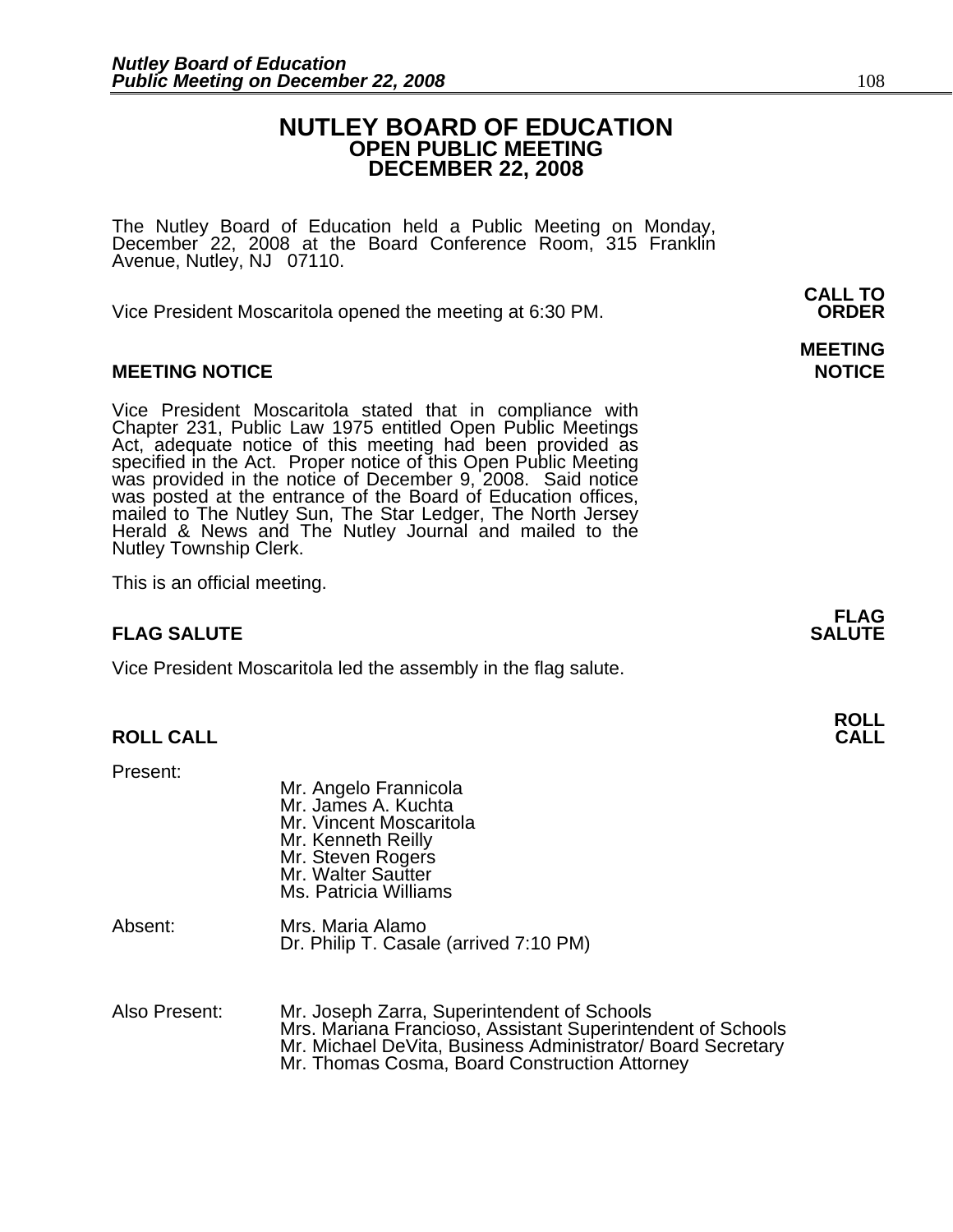#### **MOTION TO ADJOURN TO EXECUTIVE SESSION**

At 6:36 PM Trustee Sautter moved, and Trustee Reilly seconded, the following resolution:

WHEREAS, the Board of Education will be discussing matters exempt from public discussion pursuant to N.J.S.A. 10:4-12,

NOW, THEREFORE, BE IT RESOLVED that the Board of Education recess to Closed Executive Session at this time to discuss the following:

Legal Matters

 BE IT FURTHER RESOLVED that the results of the discussions will be made public by inclusion on the agenda of a subsequent meeting of the Board of Education or when the reasons for discussing such matters in closed session no longer exist.

The motion was approved by voice vote.

## **RECONVENE MEETING RECONVENE** At 8:00 PM Trustee Kuchta moved, Trustee Williams seconded, and the Board unanimously approved by voice vote a motion to reconvene the public meeting. The meeting reconvened in the JHWMS Choir Room located at 325 Franklin Avenue, Nutley, NJ. **FLAG**

#### **FLAG SALUTE** SALUTE SALUTE SALUTE SALUTE SALUTE

President Casale led the assembly in the flag salute.

# **ROLL ROLL CALL CALL**

| Present:      | Mr. Angelo Frannicola<br>Mr. James A. Kuchta<br>Mr. Vincent Moscaritola<br>Mr. Steve Rogers<br>Mr. Walter Sautter<br>Ms. Patricia Williams<br>Dr. Philip T. Casale        |
|---------------|---------------------------------------------------------------------------------------------------------------------------------------------------------------------------|
| Absent:       | Mrs. Maria Alamo<br>Mr. Kenneth Reilly (left 7:00 PM)                                                                                                                     |
| Also Present: | Mr. Joseph Zarra, Superintendent of Schools<br>Mrs. Mariana Francioso, Assistant Superintendent of Schools<br>Mr. Michael DeVita, Business Administrator/ Board Secretary |

**EXECUTIVE**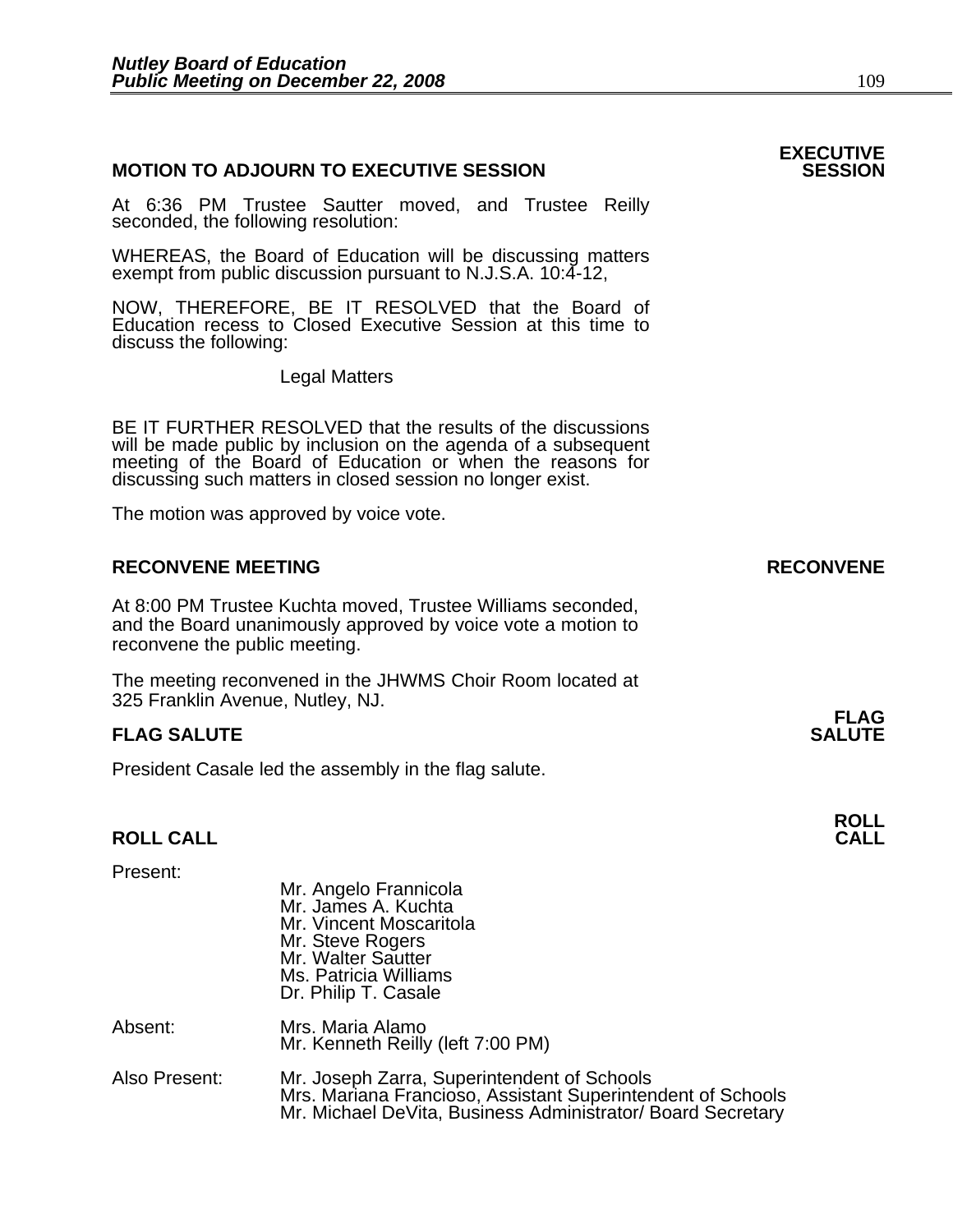Mr. Zarra recognized Mr. Christopher Rosati , Social Studies teacher at the high school, who served in Kabul, Afghanistan last year.

Mr. Rosati spoke about his experiences and thanked Mr. Zarra, students, teachers and the Board for their support during his duty. He then presented to the Board a flag that was flown over his base in Kabul.

#### **MOTION TO ADJOURN TO EXECUTIVE SESSION**

At 8:08 PM Trustee Frannicola moved, and Trustee Kuchta seconded, the following resolution:

WHEREAS, the Board of Education will be discussing matters exempt from public discussion pursuant to N.J.S.A. 10:4-12,

NOW, THEREFORE, BE IT RESOLVED that the Board of Education recess to Closed Executive Session at this time to discuss the following:

> **Contracts** Personnel

BE IT FURTHER RESOLVED that the results of the discussions will be made public by inclusion on the agenda of a subsequent meeting of the Board of Education or when the reasons for discussing such matters in closed session no longer exist.

The motion was approved by voice vote.

#### **RECONVENE MEETING RECONVENE**

At 9:35 PM Trustee Kuchta moved, Trustee Williams seconded, and the Board unanimously approved by voice vote a motion to reconvene the open public meeting.

# **ROLL ROLL CALL CALL**

Present:

|               | Mr. James A. Kuchta<br>Mr. Steve Rogers<br>Mr. Walter Sautter<br>Ms. Patricia Williams<br>Dr. Philip T. Casale                                                            |
|---------------|---------------------------------------------------------------------------------------------------------------------------------------------------------------------------|
| Absent:       | Mrs. Maria Alamo<br>Mr. Vincent Moscaritola<br>Mr. Kenneth Reilly                                                                                                         |
| Also Present: | Mr. Joseph Zarra, Superintendent of Schools<br>Mrs. Mariana Francioso, Assistant Superintendent of Schools<br>Mr. Michael DeVita, Business Administrator/ Board Secretary |

Mr. Angelo Frannicola

# **EXECUTIVE**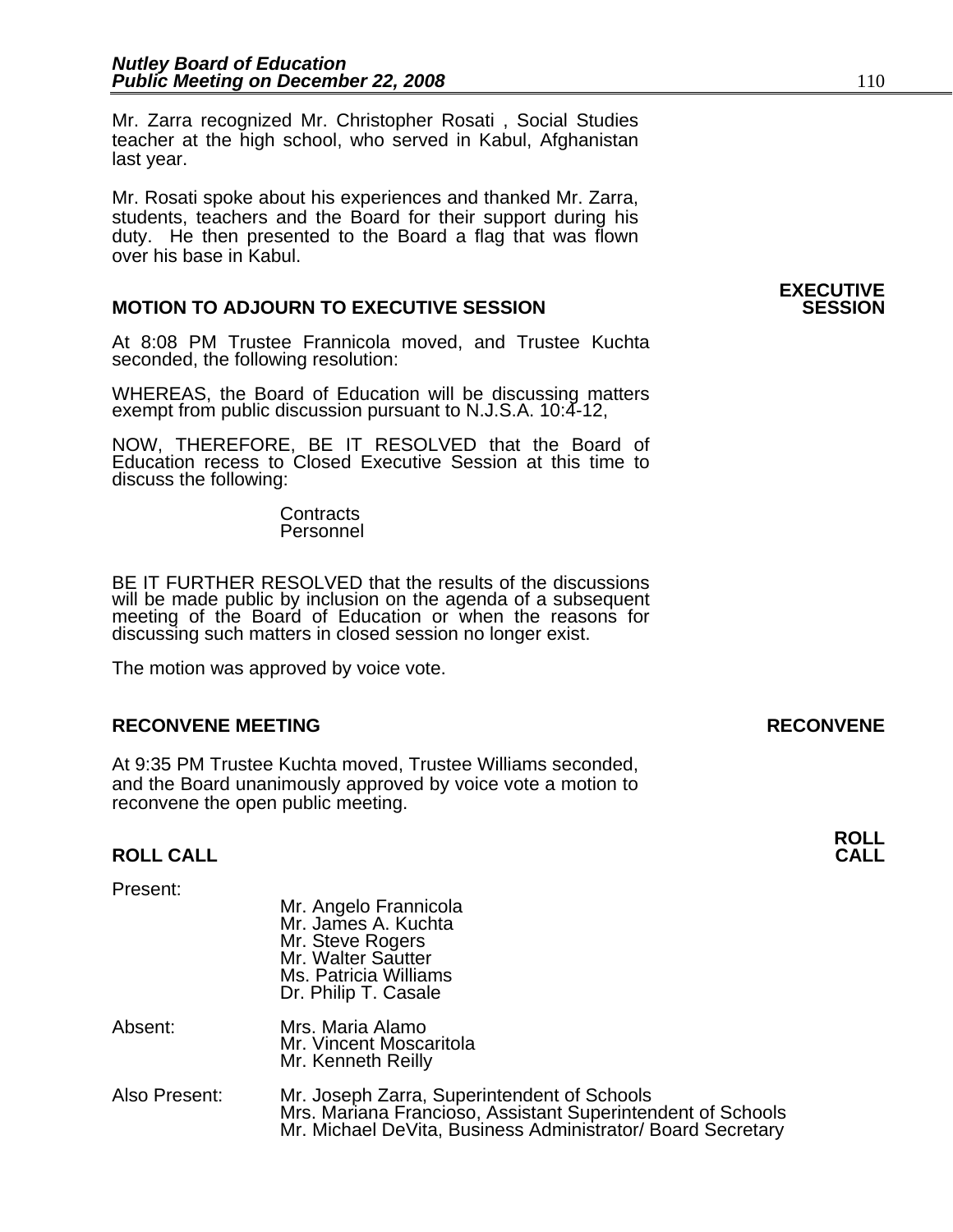#### **APPROVAL OF MINUTES APPROVE**

٦

BE IT RESOLVED that the Board of Education approves the following minutes:

 November 18, 2008 – Open Public Meeting November 17, 2008 – Closed Executive Session November 17, 2008 – Open Public Meeting November 3, 2008 – Closed Executive Session

Trustee Kuchta moved, Trustee Reilly seconded, and the Board minutes were unanimously approved.

#### **CORRESPONDENCE CORRESPONDENCE**

A thank-you note from Richard Koegel for the Board's expression of sympathy on the passing of his mother.

#### **SUPERINTENDENT'S REPORT SUPT'S REPORT A**

Mr. Zarra presented the Superintendent's Report dated December 22, 2008, Schedule A, which is appended to the minutes of this meeting, and briefly summarized its contents. He also spoke about NJQSAC.

Trustee Sautter asked Mr. Zarra if he could institute an early dismissal policy. **BOARD** 

#### **BOARD SECRETARY'S REPORT**

Mr. DeVita spoke about the HVAC at Lincoln and Washington Schools and explained the process of the geothermal wells.

#### **COMMITTEE REPORTS REPORTS**

Trustee Frannicola - Athletic Committee

Trustee Rogers spoke about the Green Schools Program and the communications network.

Trustee Sautter said he spoke to the president of the EAN and asked him to get a committee together to address their academic concerns.

#### **HEARING OF CITIZENS (Resolutions Only)**

Resident Robert Rusignuolo asked for an explanation on the Corrective Action Plan. He also asked about the state reports.

# **SECRETARY'S**

# **COMMITTEE**

# **MINUTES**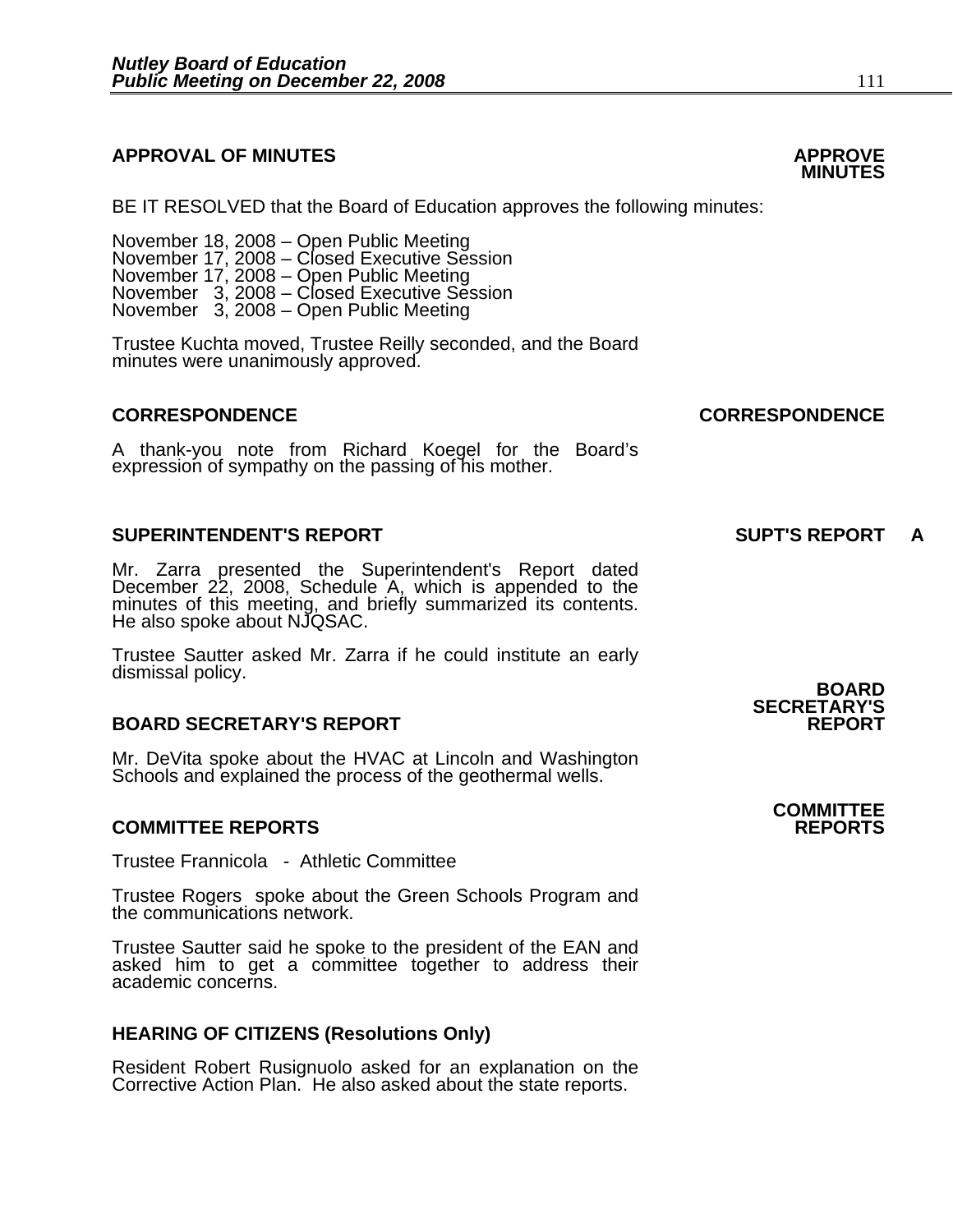President Casale said that Resolutions 7, 8 and 16 will be removed from the Superintendent's agenda.

## **SUPERINTENDENT'S RESOLUTIONS** *SUPERINTENDENT'S*

Trustee Frannicola moved, and Trustee Williams seconded, a motion that the Board approves the Superintendent's Resolutions numbers 1 through 6, 9 through 15 and 17 as listed below.

The Superintendent's Resolutions numbers 1 through 6, 9<br>through 15 and 17 were approved by roll call vote. **AMEND** 

#### 1. **AMENDING APPOINTMENT – Lead Science Teacher**

BE IT RESOLVED that the Board of Education approves the amending of the resolution Appointment – Lead Science Teacher, approved at the November 17, 2008 Board Meeting to reflect a change in effective date for Mr. Kent Bania to retroactive to September 1, 2008.

#### 2. **APPOINTMENTS– Professional Staff**

BE IT RESOLVED that the Board of Education approves the appointments of the personnel listed below for the 2008-09 school year, effective December 23, 2008, in accordance with the 2008-09 Teachers' Salary Guide:

| Name                  | Degree |   | Step Salary                                                        |
|-----------------------|--------|---|--------------------------------------------------------------------|
| <b>Kristen Gumeny</b> | B.A.   | 6 |                                                                    |
| <b>Lawrence Weiss</b> | B.A.   | 6 | \$44,000 (Replacing<br>John Schwarz)<br>\$44,000 (New<br>Position) |

#### 3. **APPOINTMENT – Athletics**

BE IT RESOLVED that the Board of Education approves the appointment of Mr. Anthony Montes as Assistant Wrestling Coach for the 2008-09 school year at the salary of \$4,530, Step 1 in accordance with the 2008-09 Athletic Salary Guide. **APPOINT** 

#### 4. **APPOINTMENTS – Teacher Substitutes**

BE IT RESOLVED that the Board of Education approves the appointments of the teacher substitutes listed on the attached Schedule B for the 2008-09 school year.

**RESOLUTIONS** 

**APPOINTMENT LEAD SCIENCE TEACHER** 

**APPOINT PROFESSIONAL STAFF** 

> **APPOINT ATHLETICS**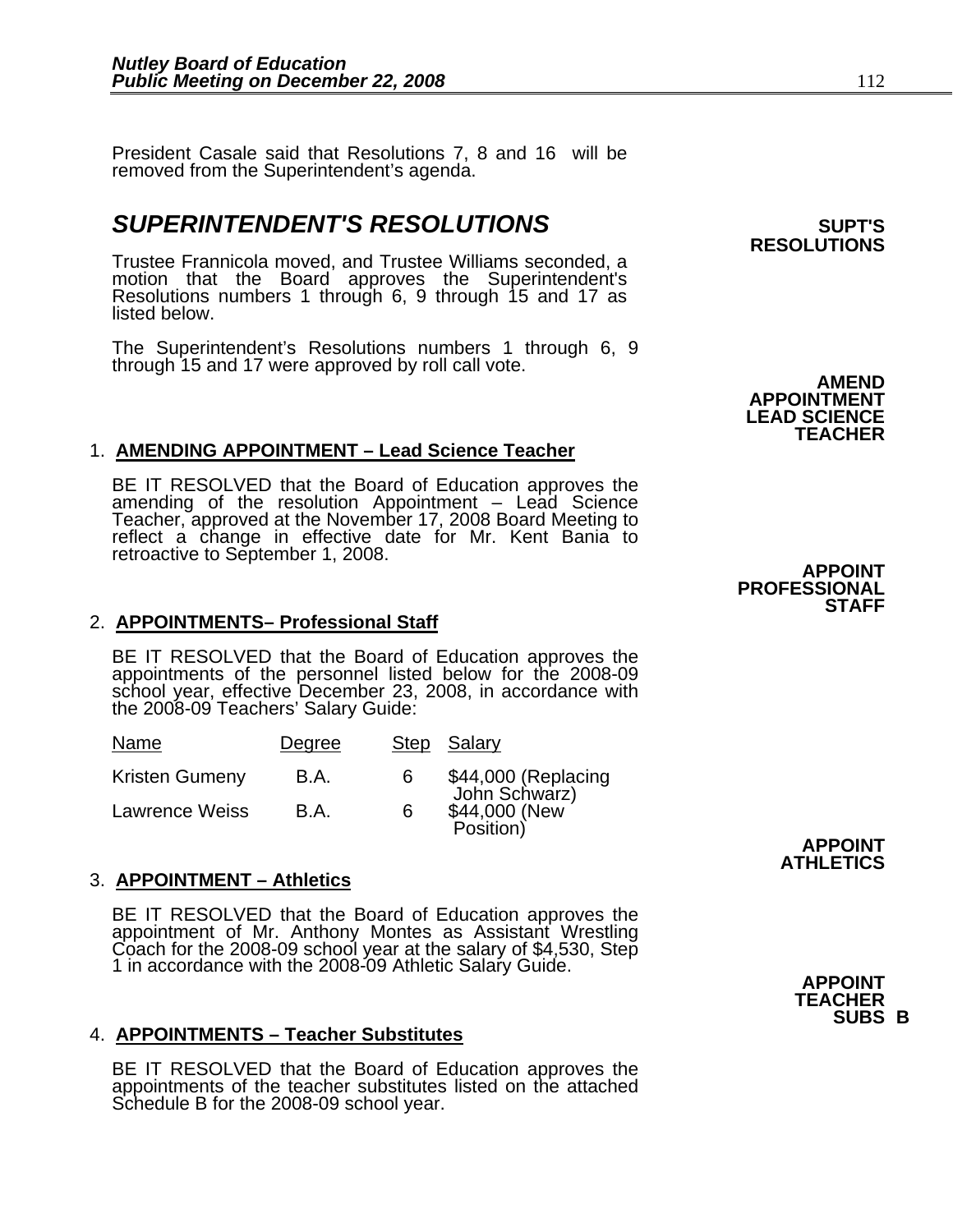#### 5. **APPOINTMENT – Part-time Aide**

BE IT RESOLVED that the Board of Education approves the appointment of Miss Elizabeth DeStefano as part-time school aide for the 2008-09 school year, effective January 1, 2009 at the hourly rate of \$15.07, Step 2, in accor

#### 6. **APPOINTMENT - CUSTODIAN**

BE IT RESOLVED that the Board of Education approves the appointment of Robert Battoglia (replacement), as a custodian effective January 1, 2009 at the annual salary of \$28,980, prorated, (Group 2, Step 3), plus a night sti with the 2007-10 Custodial Salary Guide.

#### 7. **APPOINTMENT - CUSTODIAN**

BE IT RESOLVED that the Board of Education approves the appointment of Philip DiMaria (replacement), as a custodian effective January 1, 2009 at the annual salary of \$28,980, prorated, (Group 2, Step 3), plus a night stipe with the 2007-10 Custodial Salary Guide.

#### 8. **APPOINTMENT – CUSTODIAN**

BE IT RESOLVED that the Board of Education approves the appointment of Anthony Feraco (replacement), as a custodian effective January 1, 2009 at the annual salary of \$28,980, prorated, (Group 2, Step 3), plus a night stipe with the 2007-10 Custodial Salary Guide. **APPOINT APPOINT** 

#### 9. **APPOINTMENTS – Secretarial/Clerical/Aide Substitutes**

BE IT RESOLVED that the Board of Education approves the following substitutes for the 2008-09 school year:

Secretary/Aide

Elaine Aiello Patricia Erdmann Linda Jernick Toni O'Halloran

School Aide

Patricia Bankuti

#### **RESOLUTION REMOVED APPOINT CUSTODIAN**

 **RESOLUTION REMOVED APPOINT CUSTODIAN** 

> **SEC./CLERICAL AIDE SUBS**

#### **APPOINT PART TIME AIDE**

**APPOINT CUSTODIAN**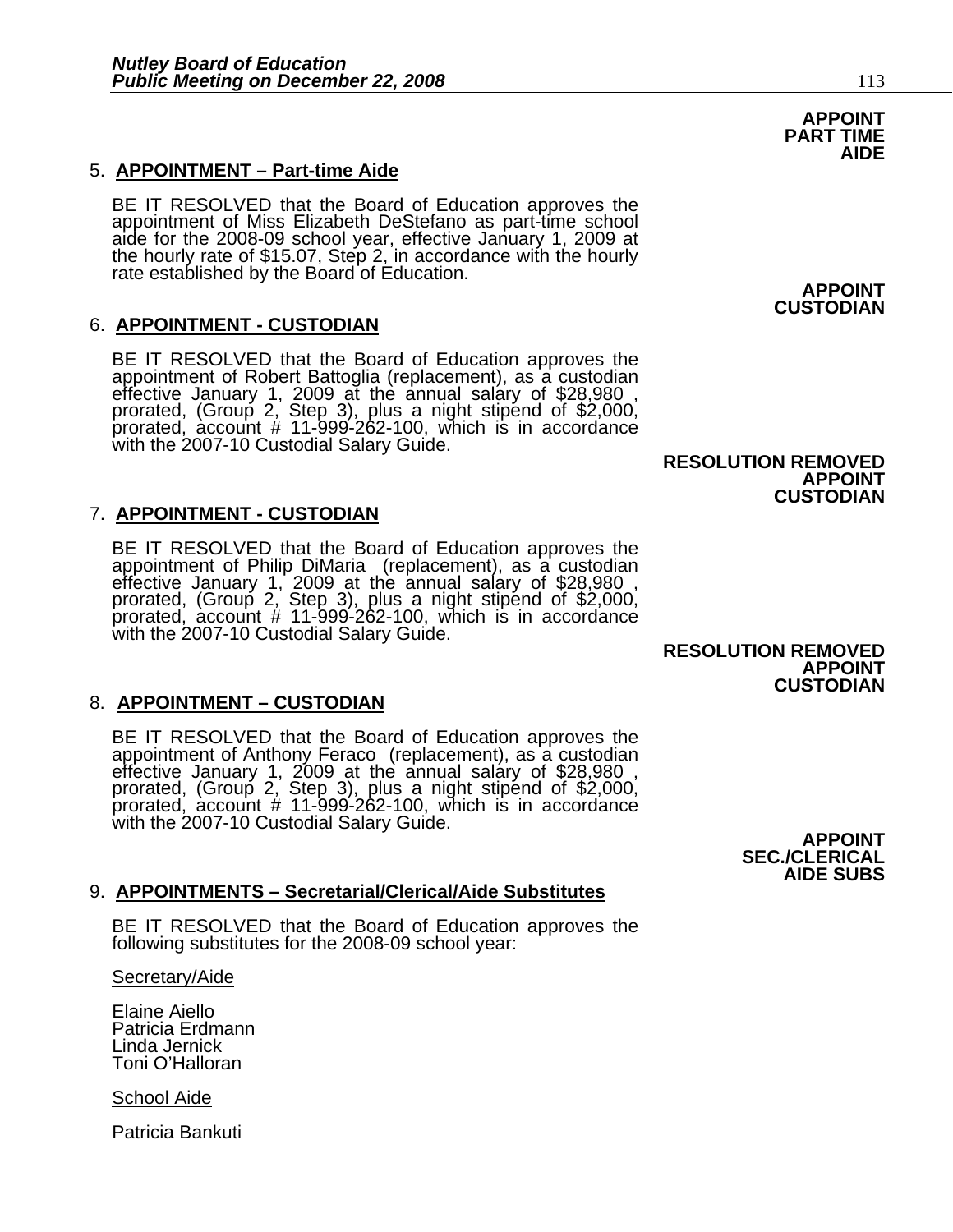#### **APPOINT BOE EXTENDED DAY PROGRAM**

#### 10. **APPOINTMENTS – BOE Extended Day Program**

BE IT RESOLVED that the Board of Education approves the appointments of the School Age Extended Day Program employees listed below for the 2008-09 school year at the salaries indicated:

| Substitute Child Care Instructor (p/t)           | <b>Hourly Rate</b>         |
|--------------------------------------------------|----------------------------|
| Kelly Hollywood<br>Jamie Garofalo                | \$27.00<br>25.00           |
| Substitute Child Care Aide (p/t)                 | <b>Hourly Rate</b>         |
| Toni O'Halloran<br>Kim Saporito<br>Nicole Simone | $$12.75$<br>12.75<br>12.75 |

#### **APPOINTMENTS SUBS**

#### 11. **APPOINTMENTS – Substitutes**

BE IT RESOLVED that the Board of Education approves the following substitutes for the 2008-09 school year:

Buildings & Grounds

Robert Shuster Joseph Waldhart

Bus Driver

John R. Obenauer

#### 12. **APPROVAL OF STIPEND – Boiler Tech**

BE IT RESOLVED that the Board of Education approves the payment of a stipend of \$1,500.00 to Michael Klein to be the boiler technician for system monitoring at John H. Walker Middle School.

#### 13. **LONGEVITY PAY**

BE IT RESOLVED that the Board of Education approves the following longevity payments:

Patricia Del Mauro -\$1,700 (prorated) Eff. Jan. 1, 2009 (15 yrs.)<br>Donna Luzzi -\$3,400 (prorated) Eff. Jan. 1, 2009 (20 yrs.)<br>Arlene Orenstein -\$1,400 (prorated) Eff. Jan. 1,2009 (15 yrs.) Olga Suter -\$2,900 (prorated) Eff. Jan. 1,2009 (20 yrs.)

**APPROVAL STIPEND BOILER TECH** 

> **LONGEVITY PAY**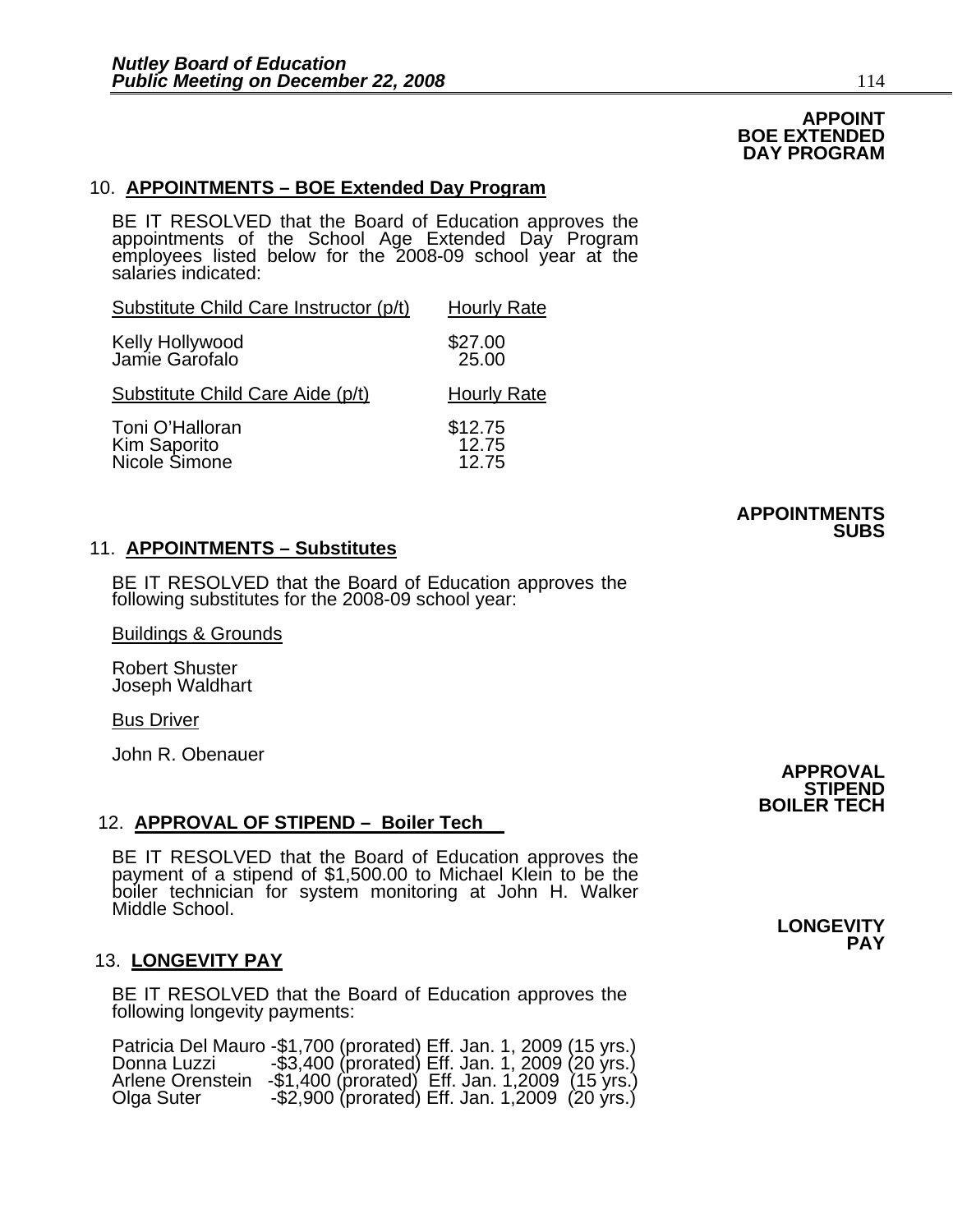#### 14. **EXTRA COMPENSATION**

BE IT RESOLVED that the Board of Education approves the following personnel be paid extra compensation in the amounts indicated for services rendered:

#### **PAYMENT FOR HEALTH DYNAMICS CLASSES – Month of November, 2008**

Rose Cioffi **\$250.00** 

#### **PAYMENT FOR ZERO PERIOD SAT CLASSES – September and October, 2008**

| Takisha Ganesh         | \$462.00 |
|------------------------|----------|
| Katie O'Keeffe         | 504.00   |
| <b>Cheryl Rossillo</b> | 252.00   |

#### **PAYMENT FOR FILMING BOE MEETINGS – September, October, November, December, 2008**

| John Carlo  | \$82.50 |
|-------------|---------|
| Maria Perez | 90.00   |
| Mark Parisi | 15.00   |

#### **KINDERGARTEN CURRICULUM REVISION November 11, 2008**

| Patricia Adubato            | \$103.92 |
|-----------------------------|----------|
| <b>Danielle Cancelliere</b> | 103.92   |
| <b>Rosemary Clerico</b>     | 135.12   |
| Dana DiGiacomo              | 103.92   |
| Jennifer Farro              | 103.92   |
| <b>Holly Jasnowitz</b>      | 103.92   |
| Debra Marchese              | 103.92   |
| Rosa Santoriello            | 103.92   |

#### **LANGUAGE ARTS LITERACY CURRICULUM – Grades 1-4 – November 11, 2008**

| <b>Gerard Adubato</b>        | \$103.92 |
|------------------------------|----------|
| Lenore Chieffo               | 103.92   |
| <b>Kristine Comune</b>       | 103.92   |
| <b>Michele Cristantiello</b> | 103.92   |
|                              |          |
| <b>Cynthia DeBonis</b>       | 135.12   |
| Patricia Griffin             | 103.92   |
| Joan Lightfoot               | 103.92   |
| Linda Moscaritola            | 103.92   |
| <b>Carol Perrone</b>         | 103.92   |
| Lorraine Restel              | 135.12   |
| Joanne Tibaldo               | 103.92   |
| Carol VonAchen               | 103.92   |

#### **EXTRA COMP**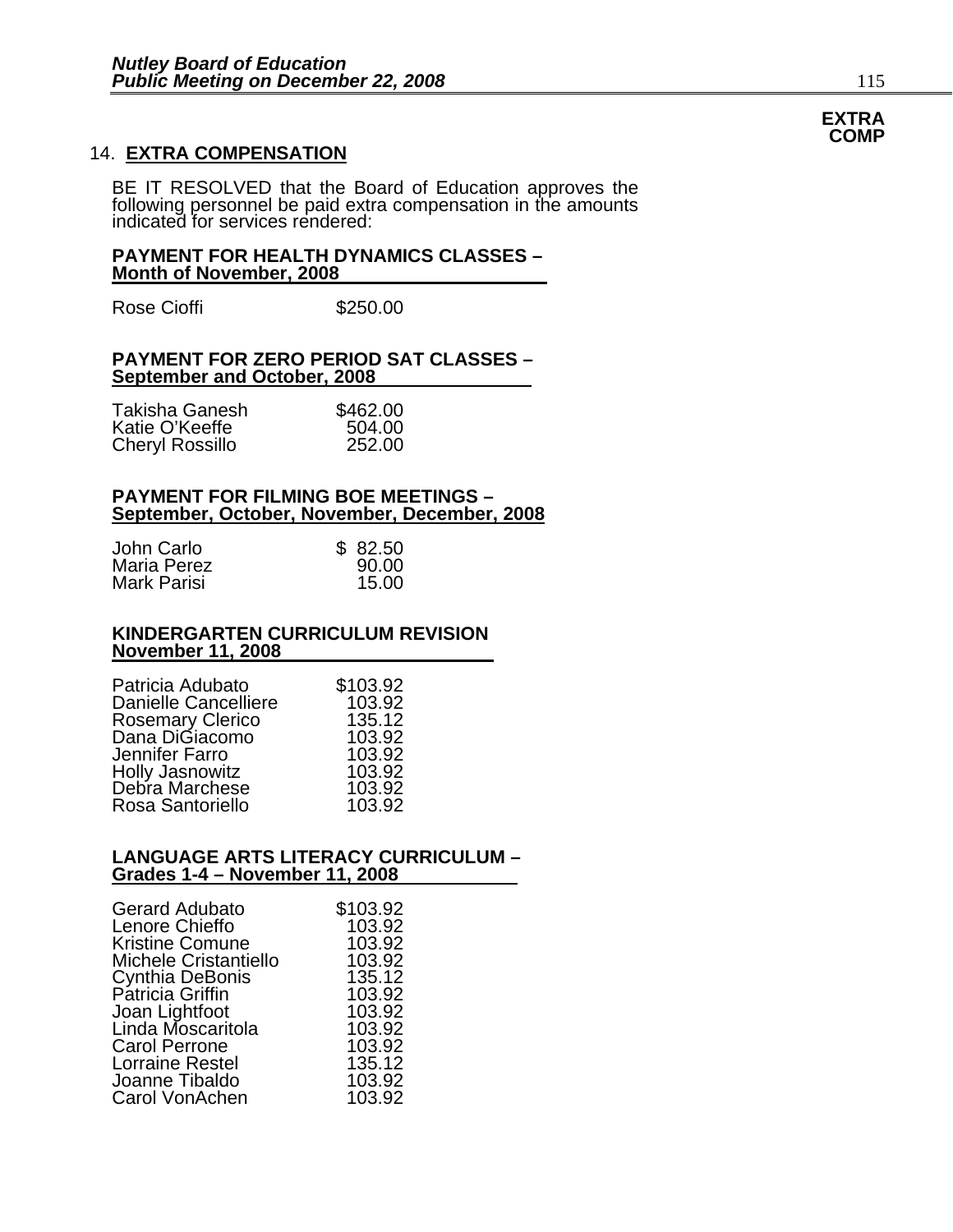#### **MATHEMATICS CURRICULUM REVISION – Grades 7-8 November 11, 2008**

| Linda Batson         | \$103.92 |
|----------------------|----------|
| Carla Cullari        | 103.92   |
| Nancy Foglio         | 103.92   |
| Jill Freedman        | 103.92   |
| <b>Natalie Gatto</b> | 103.92   |
| Connie Inguanti      | 103.92   |
| Sheryl Holly         | 103.92   |
| Gina Marie Masino    | 103.92   |
| Leann Martin         | 135.12   |
| <b>Sarah Misner</b>  | 103.92   |
| <b>Frank Sasso</b>   | 103.92   |
| David Sorensen       | 45.04    |

#### **CENTRAL DETENTION COVERAGE – Month of November, 2008**

#### **High School**

| \$37.54 |
|---------|
| 18.77   |
| 75.08   |
| 37.54   |
| 18.77   |
| 18.77   |
| 18.77   |
| 131.39  |
|         |

#### **JHW Middle School**

| Joseph Cappello    | 75.08 |
|--------------------|-------|
| Melissa Echevarria | 37.54 |
| Tracy Egan         | 75.08 |
| Jenny Lombardo     | 37.54 |
| Luann Zullo        | 37.54 |

#### **SATURDAY MORNING SUSPENSIONS – Month of November, 2008**

#### **JHW Middle School**

| Joseph Cappello | \$156.90 |
|-----------------|----------|
|-----------------|----------|

### **PAYMENT FOR CAT PROGRAM – Fall 2008**

| <b>Tracy Egan</b>      | \$5,877.72 |
|------------------------|------------|
| Kimberly Algieri       | 1,350.96   |
| Joseph Dwyer, III      | 1,385.60   |
| Nicole Ferraro         | 1,385.60   |
| Deanna Fredricks       | 1,524.16   |
| <b>Flavia Groeling</b> | 1,524.16   |
| <b>Suzanne Hagert</b>  | 1,385.60   |
| Kelly Hollywood        | 1,524.16   |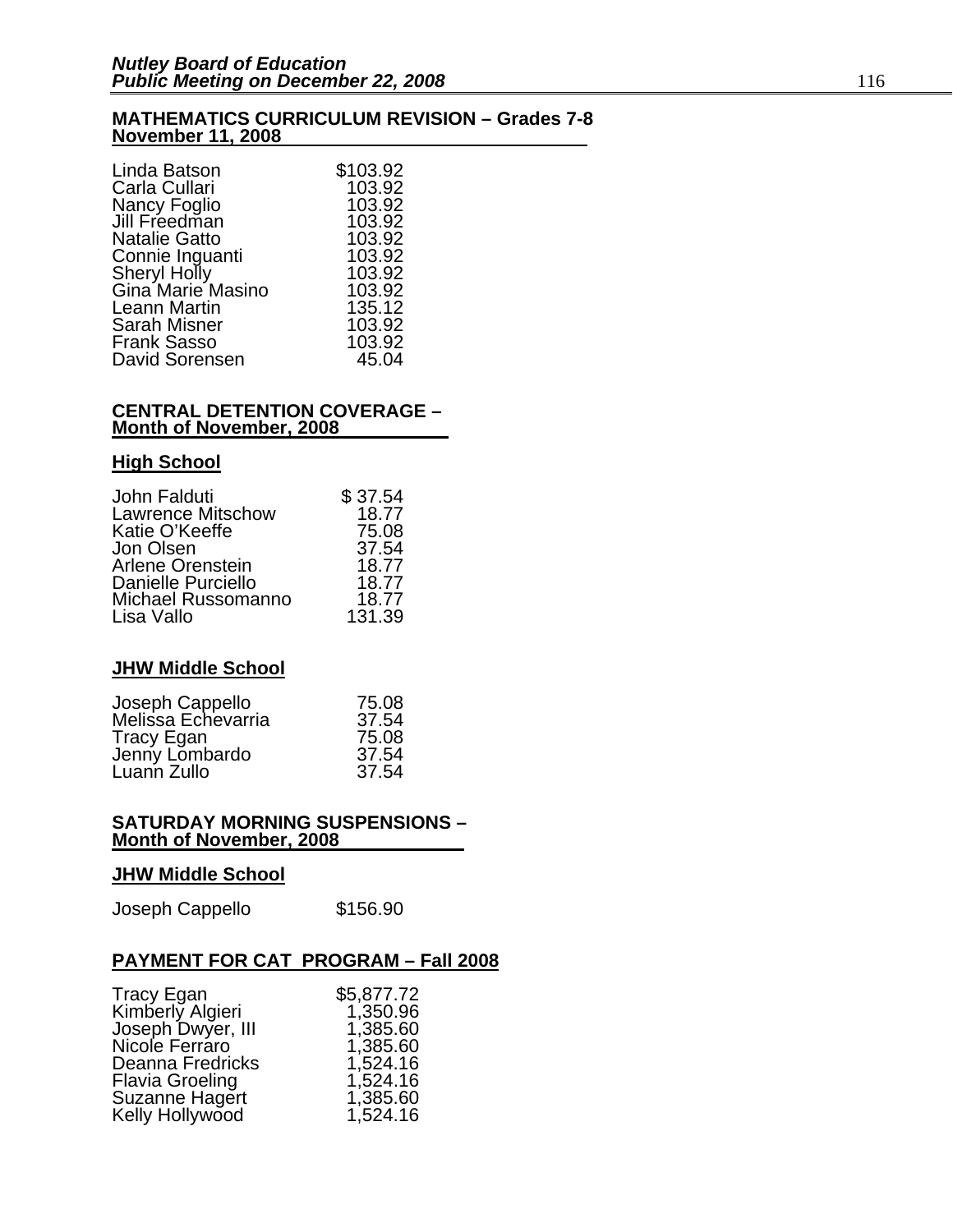| <b>Tarik Huggins</b>      | 1,524.16 |
|---------------------------|----------|
| Gail Kahn                 | 1,610.76 |
| Jenny Lombardo            | 1,385.60 |
| Louis Manganiello         | 1,524.16 |
| Denise Mazza              | 1,974.48 |
| Dana Minervini            | 969.92   |
| Dennis Pandolfi           | 1,524.16 |
| Erika Pavlecka            | 1,385.60 |
| Joniene Ryder             | 1,385.60 |
| Lauren Shohen             | 1,524.16 |
| Joseph Simko              | 1,974.48 |
| <b>Margit Smith</b>       | 1,524.16 |
| Christina Stendardi       | 1,385.60 |
| <b>Elizabeth Stoffers</b> | 1,524.16 |
| Michael Stoffers          | 1,524.16 |
| Janine Thomas             | 1,385.60 |
| Lynn Zazzali              | 1,524.16 |
| <b>SUBSTITUTES:</b>       | 315.28   |
| Joseph Cappello           | \$       |
| Melissa Echevarria        | 277.12   |
| <b>William Gaydos</b>     | 277.12   |
| Donna Saitta              | 692.80   |
| Jessica Welsh             | 831.36   |

#### **APPROVAL EDUCATIONAL TRIP**

#### 15. **APPROVAL OF EDUCATIONAL TRIP APPLICATION**

BE IT RESOLVED that the Board of Education approves the educational trip to Orlando, Florida for the Disney Y.E.S. (Youth Education Series) on February 14, 2009 – February 19, 2009. This program will enhance students' pers

#### **RESOLUTION REMOVED TRANSFER PERSONNEL**

#### 16. **TRANSFER OF PERSONNEL**

BE IT RESOLVED that the Board of Education approves, upon the recommendation of the Superintendent of Schools the following transfer:

NAME FROM TO

Gina Russell High School Board Office **SPECIAL CLASS PLACEMENT** 

#### 17. **SPECIAL CLASS PLACEMENT – Educationally Disabled Students**

BE IT RESOLVED that the Board of Education authorizes the attendance of students in out-of-district special education classes for the 2008-09 school year as follows: **No.of** Eff. School Students Classification Date Tuition Gramon School 1 SLD 11/19/08 \$32,994.96 Fairfield, NJ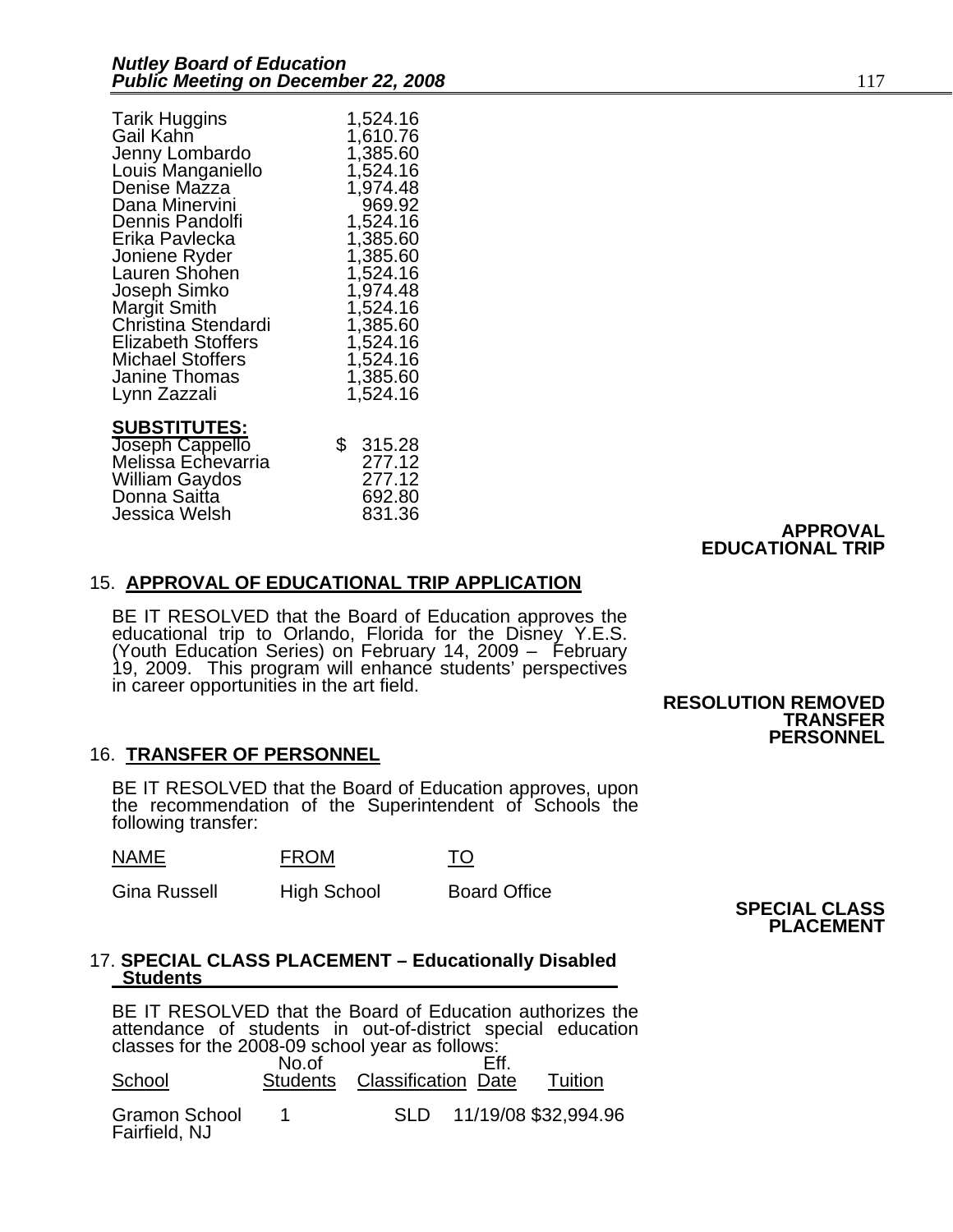Northwest Essex 1 SLD 12/15/08 \$30,597.<br>
Community Healthcare \$ 9,280.=<br>
Network, Inc. (1to1 Aide) Network, Inc. (1to1 Aide) Belleville, NJ

#### **MEMORIAL**

#### 18. **Memorial: Mr. Robert Bonanno**

Trustee Sautter moved, and Trustee Kuchta seconded, the following resolution. Upon being put to a roll call vote the resolution was approved.

WHEREAS, it is with a sense of deep sorrow and regret that the Nutley Board of Education records the death of Mr. Robert Bonanno on November 26, 2008, and

WHEREAS, Mr. Bonanno was employed in September, 1968 as a high school science teacher in the Nutley Public Schools and had a distinguished educational career until his retirement in December, 1990, and

WHEREAS, Mr. Bonanno won the admiration and respect of his fellow teachers and the friendship of pupils who came under the influence of his understanding and capable teaching.

NOW, THEREFORE, BE IT RESOLVED, That the Board of Education of the Township of Nutley extends deepest sympathy to the members of his family, and

BE IT FURTHER RESOLVED, That this resolution be made a part of the minutes of this meeting and a copy sent to the members of his family.

## *BUSINESS ADMINISTRATOR/ BOARD SECRETARY'S RESOLUTIONS*

Trustee Kuchta moved, Trustee Frannicola seconded, a Resolutions numbers 1 through 9 and 11 and 12 as listed below.

Resolutions numbers 1 through 9 and 11 and 12 were approved by roll call vote.

#### **1. SECRETARY & TREASURER'S REPORT**

BE IT RESOLVED that the Board of Education approves the<br>acknowledgement and acceptance of the reports of the Board<br>Secretary (Appendix A) and Treasurer of School Monies (Appendix B) for the period ending November 30, 2008.

**SECY. & TREAS. A**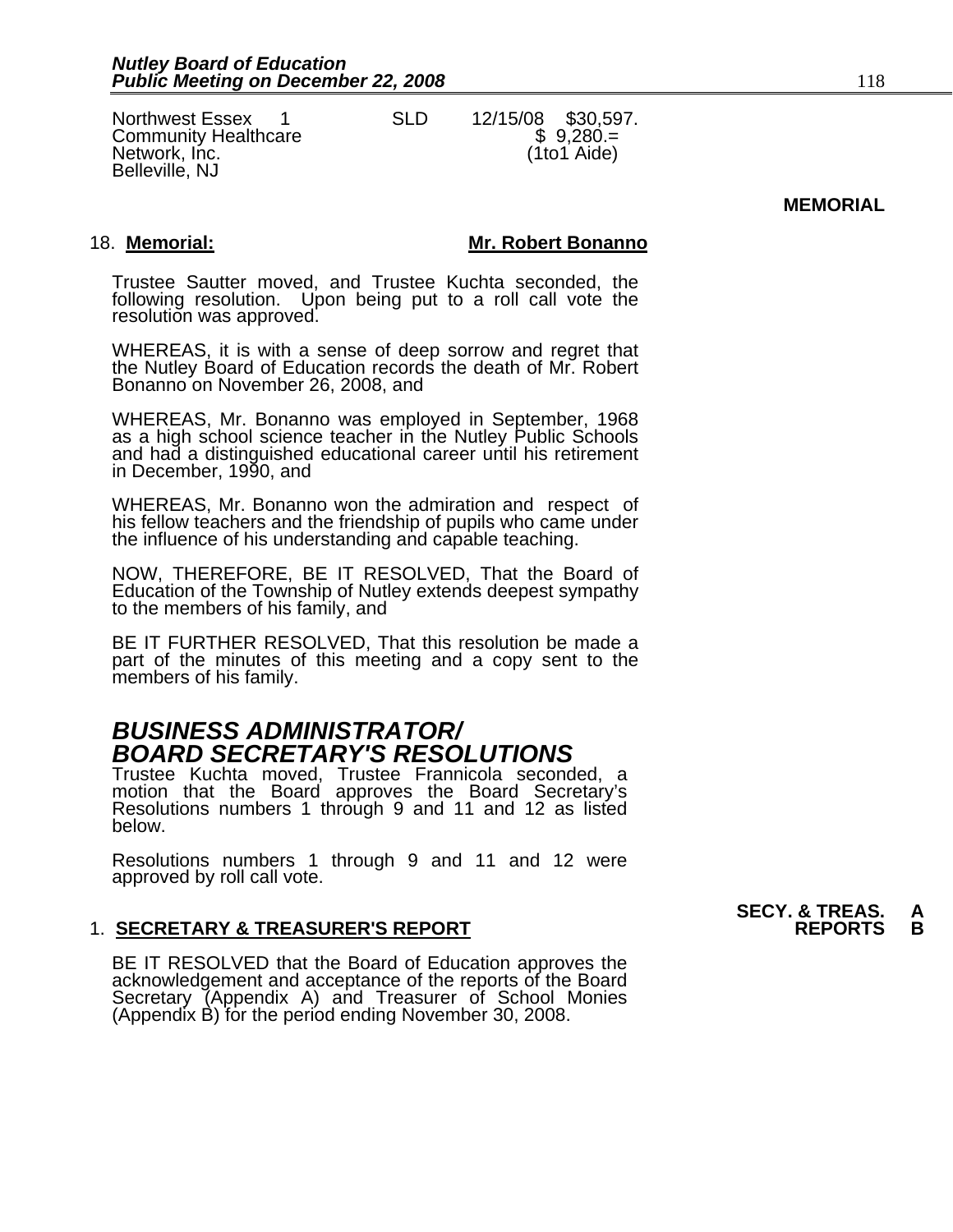#### 2. **CERTIFICATION OF MAJOR ACCOUNT FUND STATUS**

BE IT RESOLVED that pursuant to NJAC 6A:23-2.11(c) 4, the Nutley Board of Education certifies that as of November 30, 2008, after review of the Secretary's monthly financial report (Appropriations section) and upon consultation with the appropriate district officials, to the best of its knowledge no<br>major account or fund has been over-expended in violation of<br>NJAC 6A:23-2.11(b) and that sufficient funds are available to meet the district's financial obligations for the remainder of the fiscal year. (Major funds are General Fund, Capital Projects and Debt Service.)

#### **3. BILLS AND MANDATORY PAYMENTS**

BE IT RESOLVED that the Board of Education approves the payment of bills and mandatory payments dated December 22, 2008 in the total amount of \$4,427,468.60 (Appendix C).

| 4. REQUESTS FOR USE OF SCHOOL BUILDINGS AND |  |
|---------------------------------------------|--|
| <b>GROUNDS</b>                              |  |

BE IT RESOLVED that the Board of Education approves the requests for the use of school buildings and grounds (Appendix D), that conform to the rules and regulations set by the Board of Education.

5. TRANSFER SCHEDULE<br>
BE IT RESOLVED that the Board of Education approves, in **SCHEDULE** compliance with NJAC 6A:23-2.11(c)3ii, and NJSA 18A:22-8-1,<br>the transfers in the 2008-09 budget dated October 31, 2008 in<br>the amount of \$85,951.28 as appended (Appendix E).

## 6. **APPROVAL OF TRAVEL LIST APPROVAL F TRAVEL LIST**

BE IT RESOLVED that the Board of Education approves the travel list and all expenses per (Appendix F).

#### 7. **APPROVAL OF FIELD TRIPS**

BE IT RESOLVED that the Board of Education approves the field trip list and all expenses per (Appendix G).

 **CERTIFICATION FUND STATUS**

**BILLS &** 

#### **USE OF BUILDINGS D GROUNDS AND GROUNDS**

- 
- 
- **APPROVAL G FIELD TRIPS**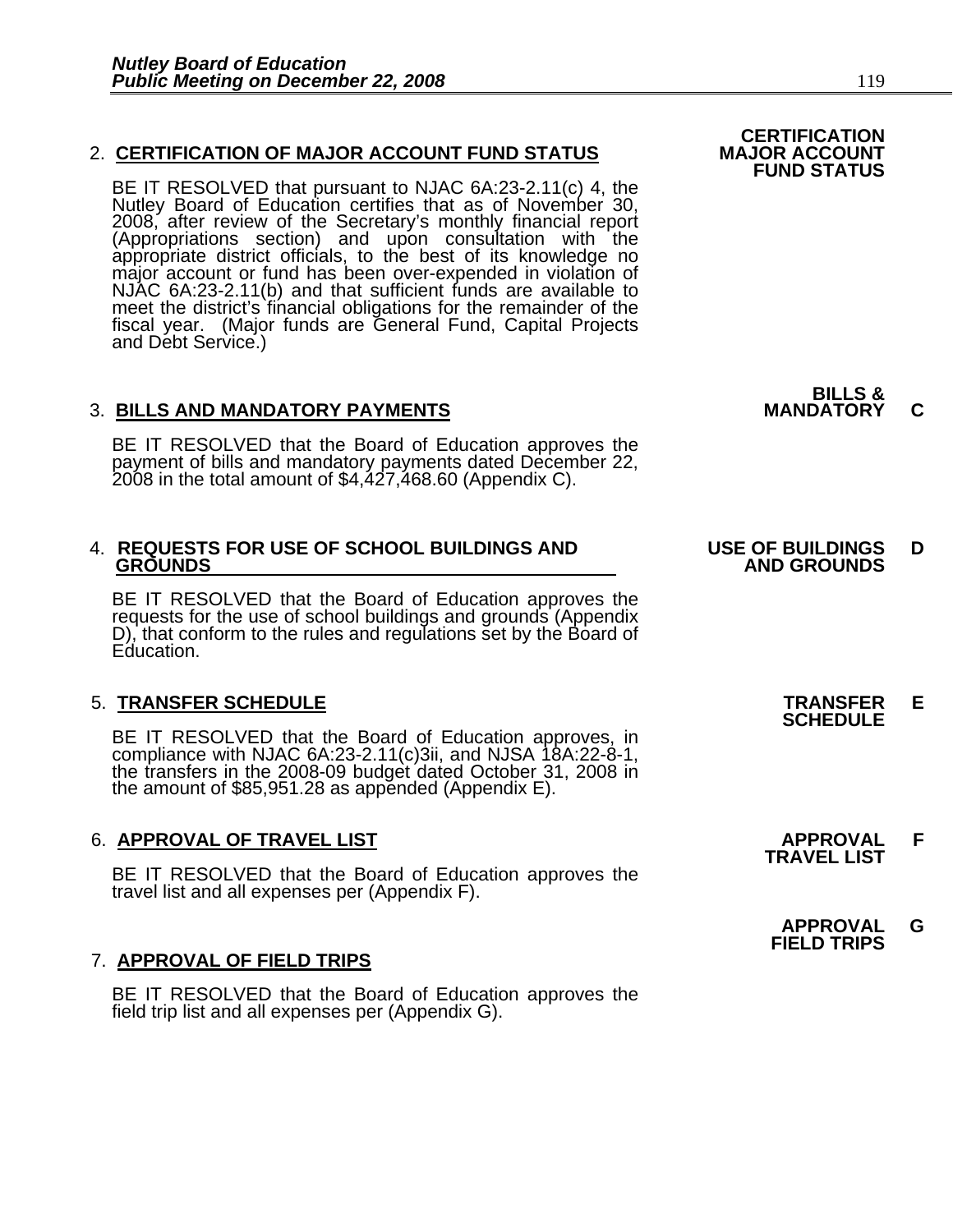#### 8. **APPROVAL OF AGREEMENT FOR PROVISION OF PRESCRIPTION DRUG BENEFITS**

BE IT RESOLVED by the Nutley Board of Education that the President and Board Secretary be and are hereby authorized to execute an agreement with Benecard Services, Inc. to provide<br>fully funded prescription drug management services for the<br>period January 1, 2009 through December 31, 2009 at the<br>monthly rate of \$36.27 per eligible employee.

#### 9. **RENEWAL OF RISK MANAGEMENT CONSULTANT AGREEMENT**

WHEREAS, the Board of Education of the Township of Nutley is a member of the Suburban Essex Joint Insurance Fund, and

WHEREAS, the Bylaws of said Fund requires that each Member appoints a Risk Management Consultant to perform<br>various professional services as detailed in the Bylaws, and

WHEREAS, the Bylaws indicate a minimum fee equal to six percent (6%) of the Assessment which expenditure represents reasonable compensation for the services required and which was included in the cost assessed the Nutley Board of **Education** 

NOW, THEREFORE, be it resolved that the Board of Education of the Township of Nutley does hereby approve the<br>reappointment of the C. Walter Searle Agency of Nutley, NJ<br>as its Risk Management Consultant in accordance with the as its Risk Management Consultant in accordance with the Fund's Bylaws, for the period January 1, 2009- December 31, 2009.

#### 10. **COMPREHENSIVE ANNUAL FINANCIAL REPORT/AUDIT**

Trustee Williams moved, and Trustee Frannicola seconded, the following resolution.

Trustee Rogers expressed his concerns over Business<br>Administrator's Resolution 10 - Comprehensive Annual Financial Report/Audit and suggested and made a motion to send this document to the NJ State Attorney General's Office for review.

Trustee Williams did not agree and felt that we should meet with our auditors first.

# **COMPREHENSIVE**

**ANNUAL FINANCIAL REPORT/AUDIT** 

**RISK MANAGEMENT AGREEMENT**

**RENEWAL**

 **FOR PRESCRIPTION**

**APPROVAL AGREEMENT** 

**DRUGS**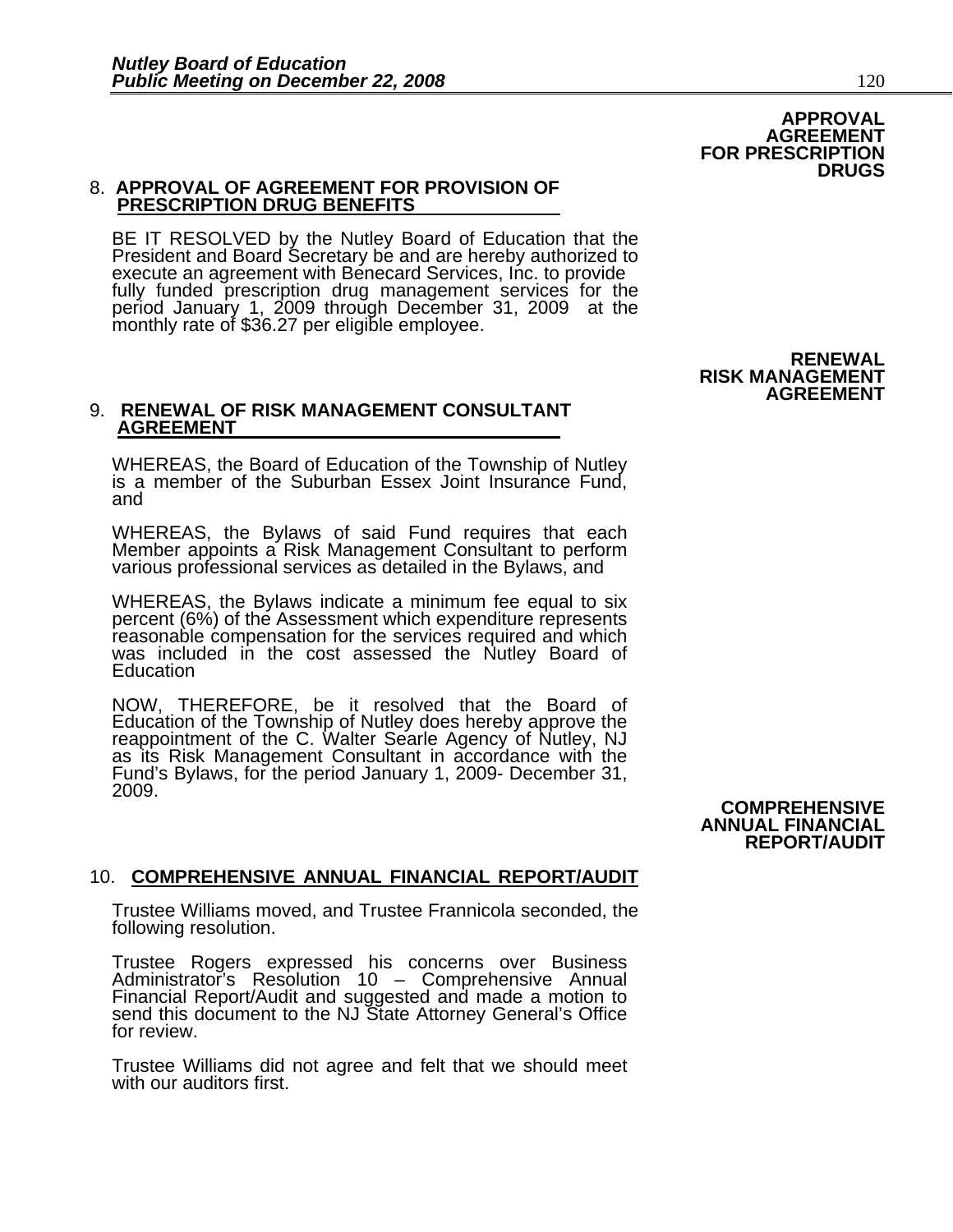A Board discussion ensued on whether to call the Attorney General.

President Casale requested that the auditors come to the next Board Meeting.

Upon being put to a roll call vote the following resolution was approved with the following exception:

1. Trustee Williams voted "No" to approve this resolution.

WHEREAS, the district has prepared the Comprehensive Annual Financial Report for the 2007-08 school year, and

WHEREAS, the audit of the financial records of the school district for the 2007-08 school year has been made, according to the requirements of Title 18A, by the firm of Lerch, Vinci & Higgins, and

WHEREAS, copies of a synopsis of this audit have been made available to the public,

NOW, THEREFORE, BE IT RESOLVED, That the Board of Education accepts the 2007-08 Comprehensive Annual Financial Report and the report of the independent auditors, which includes the audit recommendations which were read aloud and discussed at the public board meeting of December 22, 2008 , and

BE IT FURTHER RESOLVED, That the Board approves the Corrective Action Plan as per (Appendix H) responding to the recommendations of the auditor and that a copy of the Corrective Action Plan be submitted, as required, to the County Superintendent of Schools.

#### **DEPOSITORY OF SCHOOL FUNDS**

#### 11. **DEPOSITORY OF SCHOOL FUNDS – TD Bank**

BE IT RESOLVED that TD Bank be designated as the official depository for the following account of the Nutley Board of Education for the 2008-09 school year, and

BE IT FURTHER RESOLVED that the following officers of this account be authorized to sign checks drawn on the account effective January 1, 2009.

Board of Education Raider Account

Primary Signatory **Alternate Signatory** Joseph Piro or Greg Catrambone and Julianne Alessio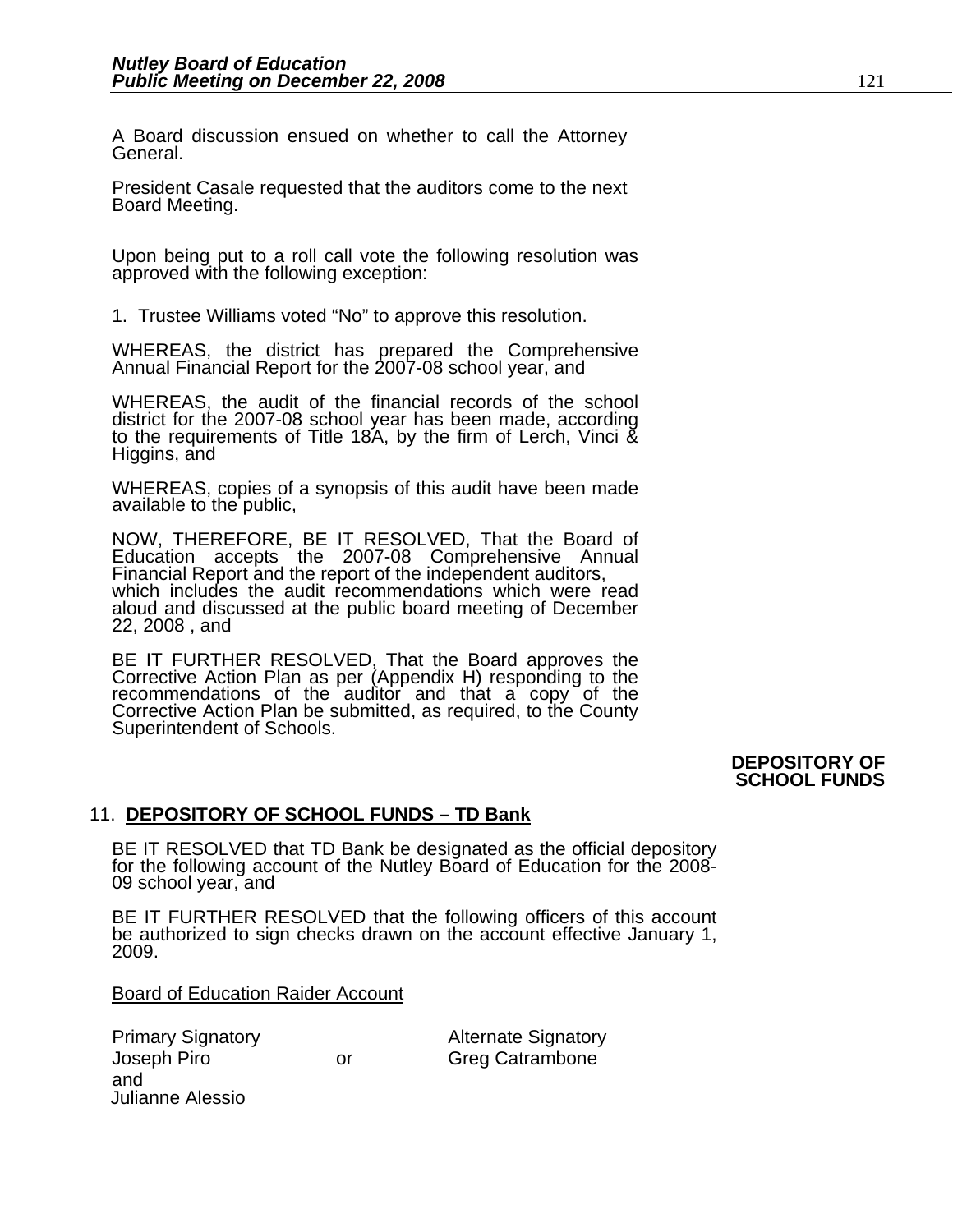#### Nutley High School Athletic Account

Two of the following signatures required:

Joseph Piro Gregory Catrambone Julianne Alessio

#### 12. **APPROVAL OF PAYMENT**

BE IT RESOLVED that the Board of Education approves the payments to the following individuals in the amounts owed to them for opting out of their insurance coverage.

| <b>Last Name</b>   | <b>First</b><br><b>Name</b> | <b>Amount</b>  |
|--------------------|-----------------------------|----------------|
| Arifaj             | <b>Berat</b>                | \$<br>866.67   |
| <b>Bania</b>       | Kent                        | \$<br>1,300.00 |
| <b>Battaglia</b>   | Erin                        | \$<br>1,300.00 |
| <b>Bolcato</b>     | Donna                       | \$<br>1,300.00 |
| <b>Budinick</b>    | Sherri                      | \$<br>1,300.00 |
| <b>Byrne</b>       | Maura                       | \$<br>1,300.00 |
| Capalbo            | Lora                        | \$<br>1,300.00 |
| Cappetta           | Alan                        | \$<br>274.45   |
| DiVincenzo-Root    | Kim                         | \$<br>866.67   |
| Duxbury            | Roberta                     | \$<br>274.45   |
| Ferrara            | <b>Natale</b>               | \$<br>1,300.00 |
| Fochesato          | Frank                       | \$<br>1,300.00 |
| <b>Frost Guzzo</b> | Jane                        | \$<br>1,300.00 |
| Graham             | Jamie                       | \$<br>866.67   |
| Groeling           | Flavia                      | \$<br>1,300.00 |
| Guida              | Dyan                        | \$<br>1,300.00 |
| Hauer              | Ashley                      | \$<br>375.56   |
| Hill               | Hillary                     | \$<br>1,300.00 |
| Ippolito           | Doretta                     | \$<br>1,300.00 |
| <b>Jernick</b>     | Linda                       | \$<br>1,300.00 |
| Lombardozzi        | Erin                        | \$<br>1,300.00 |
| <b>McGarty</b>     | <b>Barbara</b>              | \$<br>1,300.00 |

#### **APPROVAL OF PAYMENT**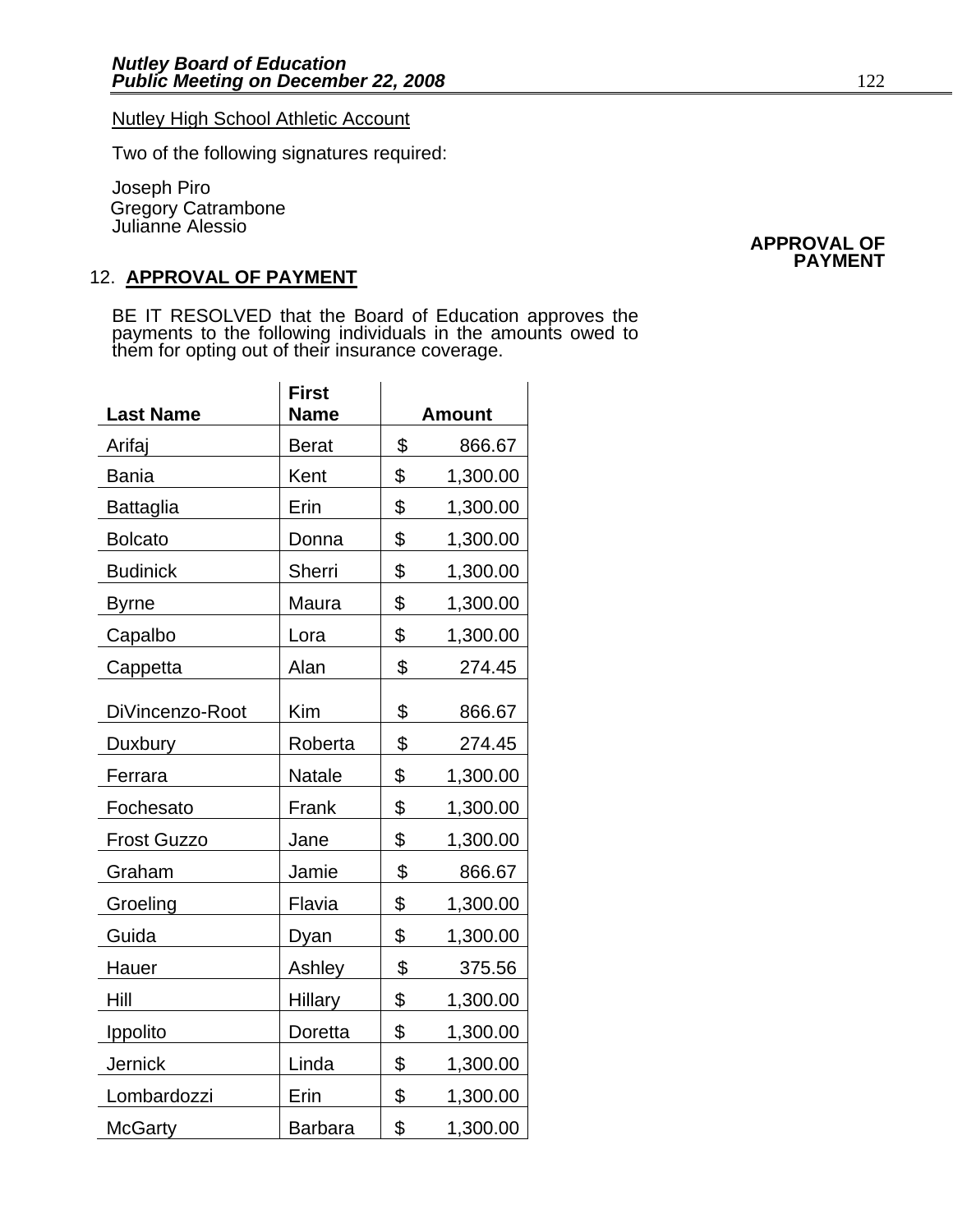#### *Nutley Board of Education*  **Public Meeting on December 22, 2008** 123

| Mozeika         | Stephanie      | \$<br>433.33    |
|-----------------|----------------|-----------------|
| Nastasi         | Carl           | \$<br>1,300.00  |
| O'Connell       | Margaret       | \$<br>433.33    |
| Pontoriero      | Carmela        | \$<br>1,300.00  |
| Pacella         | Adelia         | \$<br>1,083.34  |
| Ponzoni-Shedd   | Karen          | \$<br>650.00    |
| Rizzi           | <b>Michele</b> | \$<br>1,300.00  |
| Shohen          | Lauren         | \$<br>1,300.00  |
| Santoriello     | Rosa           | \$<br>1,300.00  |
| <b>Stoffers</b> | Michael        | \$<br>1,300.00  |
| Vicidomini      | Layne          | \$<br>375.56    |
| Zarra           | Donna          | \$<br>1,300.00  |
|                 | <b>TOTAL</b>   | \$<br>36,400.06 |

## **APPROVAL OF PARTIAL PAYMENT CHANREE CONST. CO.**

#### 13. **APPROVAL OF PARTIAL PAYMENT TO CHANREE CONSTRUCTION CO.**

Trustee Frannicola moved, and Trustee Kuchta seconded, the following resolution. Upon being put to a roll call vote the resolution was approved.

BE IT RESOLVED that the Board of Education approves partial payment in the amount of \$138,877.44 to Chanree Construction Co. for the Middle School Project.

#### **HEARING OF CITIZENS CITIZENS**

Resident Robert Rusignuolo asked questions regarding the middle school construction project and repair work on Hillside Cresent.

# **HEARING OF**